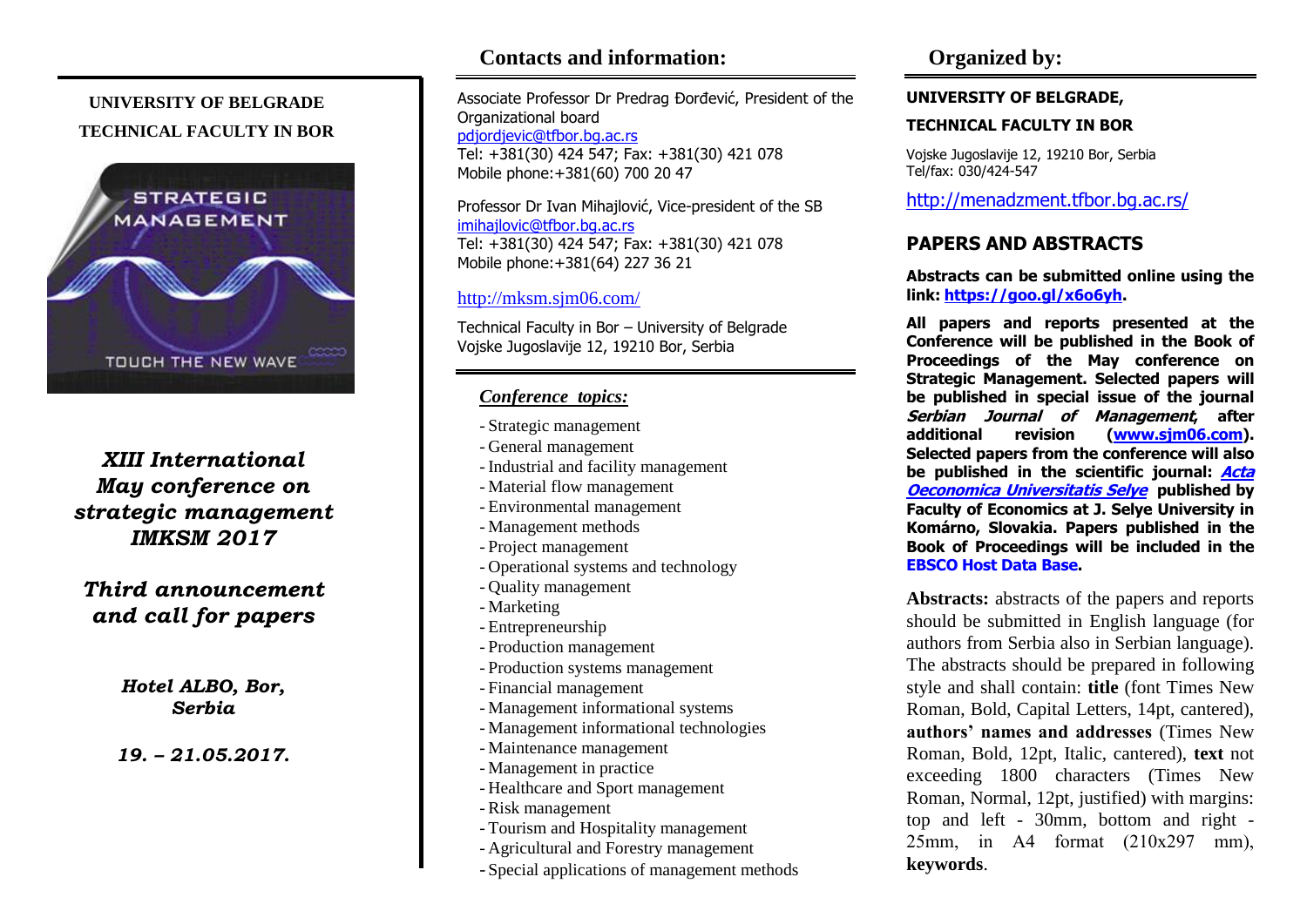**Full Manuscripts:** Full papers should be submitted in English or Serbian language. Full length manuscript should be submitted to the email: [imihajlovic@emd.edu.rs](mailto:imihajlovic@emd.edu.rs) or [djpredrag@gmail.com.](mailto:djpredrag@gmail.com) The manuscripts should be written in MS WORD 2003 or a higher version. Size: not exceeding 10 pages A4 format (figures and tables included), with margins: top and left 30 mm, right and bottom 25 mm. **Fonts of the body text, abstracts, and subtitles:** Times New Roman, Normal, 12 pt, Single line spacing. **Paper title:** Times New Roman, Bold, Capital Letters, 14pt, cantered. **Authors' names and affiliations:** cantered, italic, separated from the title by one blank line with mail and e-mail addresses.

*Reference list* should be at the end of the paper and formatted as follows:

- 1. Author A., Author B., Serbian Journal of Management, 33 (1), (2016), 12-24.
- 2. Author C., The name of the Book, Publisher, City, 2016.
- 3. Author D., in Handbook (Editor E.), Publisher, City, 2000, 223.
- 4. Author E., Proceedings of XII International Symposium of Strategic Management IMKSM16, Date, City, Country, 2016, 123- 131.

Reference number should be given in brackets through the text [#]. References in not-English languages should be translated in English, and original language has to be mentioned in brackets e.g. (in Serbian).

*Template for paper submission is available at: http://mksm.sjm06.com/* 

**The papers should be presented at the Conference in Serbian or English language. There is also a possibility to publish the paper in the proceedings without its oral presentation at the conference.** 

## **PARTICIPATION FEES\***

- Participants from academic and raticipally from academic and  $125 \in$
- $-$  Printing of the papers in the Book of Proceedings (without participation in the meeting)\*\* 90 €
- **\*** The participation fee covers: Delegate's kit, Banquet dinner, coffee breaks
- \*\* In case of participation in the Conference the sum indicated above is included in the participation fee.

# **IMPORTANT DEADLINES**

- Submission of abstracts in 01.05.2017 English (deadline)
- Submission of applications **01.05.2017** for participation in the Conference (deadline)
- Submission of the full text 31.05.2017 of papers and reports (deadline)
- Payment of the participation **15.05.2017**fee (deadline)

## **Scientific Board (SB) of the Conference:**

**Prof. dr Živan Živković,** University of Belgrade, Technical faculty in Bor**, president of the SB.**

**Prof. dr Ivan Mihajlović,** University of Belgrade, Technical faculty in Bor, **vice-president of the SB.**

**Prof. dr Aljaž Ule,** University of Amsterdam, Faculty of Economics and Business, CREED - Center for Research in Experimental Economics and political Decision-making, The Netherlands**, vice-president of the SB.**

## **The members of the SB:**

*Prof. dr Darko Petkovic, University of Zenica, Bosnia and Herzegovina Prof. dr Peter Schulte, Institute for European Affairs, Germany Prof. dr Michael Graef, University of Applied Sciences Worms, Germany Prof. dr Jaka Vadnjal, GEA College Ljubljana, Slovenia Prof. dr Geert Duysters, ECIS (Eindhoven Centre for Innovation Studies), Eindhoven University of Technology, Eindhoven, The Netherlands Prof. dr Michale. D. Mumford, The University of Oklahoma, USA Prof. dr John. A. Parnell, School of Business, University of North Carolina-Pembroke, Pembroke, USA Prof. dr Antonio Strati, Dipartimento di Sociologia e Ricerca Sociale, Universities of Trento and Siena, Italy Prof. dr Rajesh Piplani, Center for Supply Chain Management, Nanyang Technological University, Singapore Prof. dr Musin Halis, University of Sakarya, Business and Administration Faculty, Serdivan, Turkey Prof. dr Rekha Prasad, Faculty of Management Studies, Banaras Hindu University, India Prof. dr Ofer Zwikael, School of Management, Marketing and International Business ANU College of Business and Economics The Australian National University, Australia Dr inż. Renata Stasiak-Betlejewska, Institute of* 

*Production Engineering, Faculty of Management, The Czestochowa University of Technology Poland*